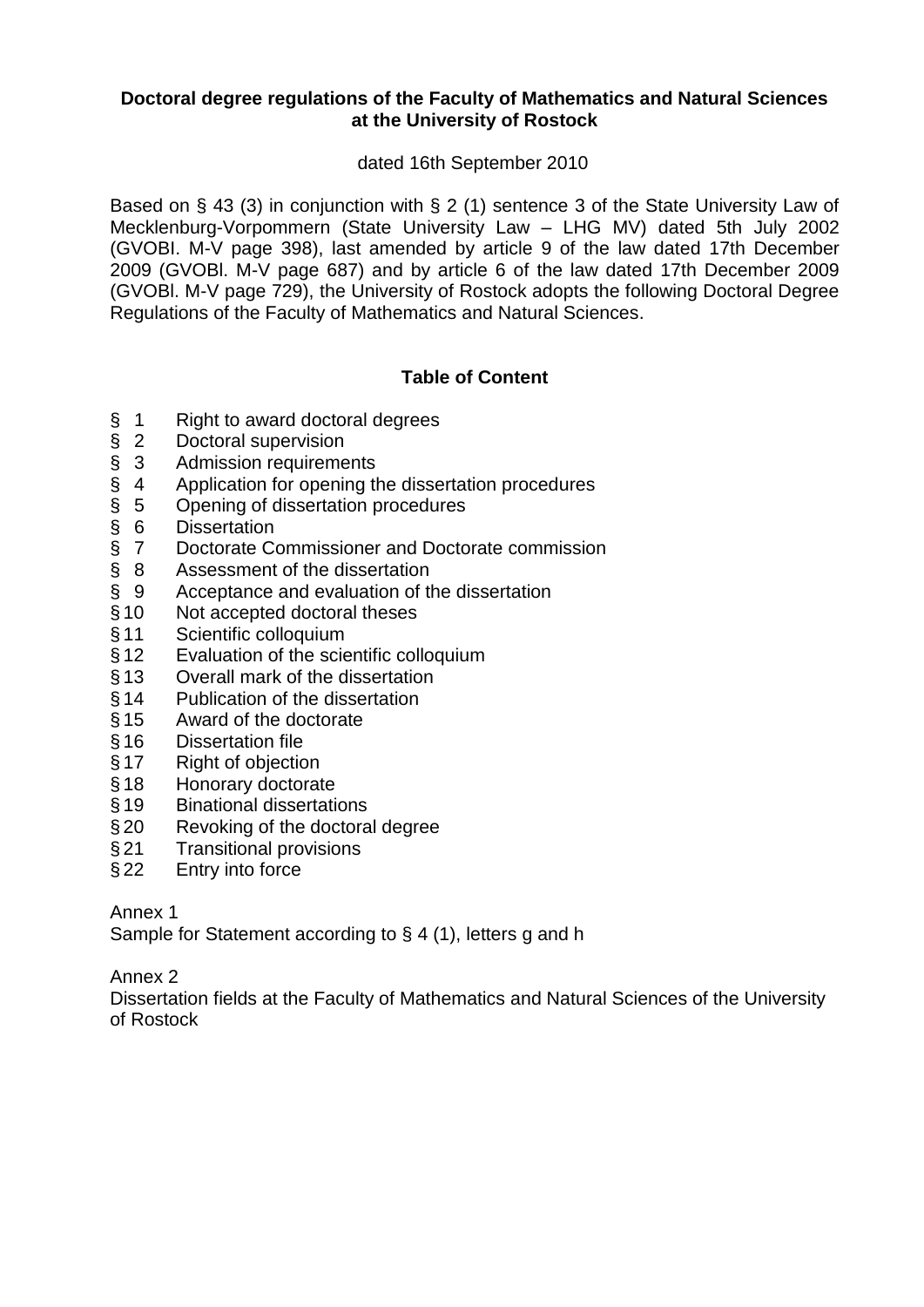#### **§ 1 Right to award doctoral degrees**

(1) The Council of the Faculty of Mathematics and Natural Sciences (MNF) awards the academic degree of a "Doctor of Natural Sciences" (*Doctor rerum naturalium*, Dr. rer. nat.).

(2) A dissertation proves an ability of autonomous scientific working in a dissertation field represented at the MNF beyond that proven by a university degree. The fields represented at the faculty are listed in Annex 2.

(3) The academic degree Dr. rer. nat. is awarded on the basis of a scientific thesis (dissertation) and a public scientific colloquium with immanent examination character (§ 11).

(4) The Faculty Council is entitled to award the title of honorary doctorate, *Doctor honoris causa* – Dr. h.c. –, for outstanding scientific achievements. The particulars are set out in § 18.

### **§ 2 Doctoral supervision**

(1) All university lecturers, scientists with habilitation of the faculties and associated institutes as far as they are faculty members who are fully employed at the University of Rostock are authorized to initiate and supervise dissertations. The supervisory relationship can be continued even if the supervisor retires. If the supervisor leaves the University of Rostock but the doctoral candidate remains at the University of Rostock, the supervisory relationship can be continued for a maximum of three more years. In other cases, the faculty council determines, in consultation with the doctoral candidate, the faculty member who will be in charge of the supervision. The supervisor of a dissertation commits to providing an assessment of the submitted dissertation and to contribute to the doctoral committee.

(2) The faculty council is entitled to involve members of other scientific institutions in the doctorate procedure; these can exercise the same rights and duties as the group of persons referred to in paragraph 1, as long as they have the corresponding qualifications mentioned in paragraph 1.

### **§ 3 Admission requirements**

(1) An essential condition for admission to a dissertation is a completed university study course in the field of mathematics and natural sciences, proven by a diploma, Master of Science degree (M.Sc.) or equivalent university degree (e. g. First State Examination for Extended Secondary School teachers for Biosciences, Chemistry, Mathematics or Physics).

(2) No dissertation on the same topic must have been submitted by a doctoral candidate previously or concurrently at any other university.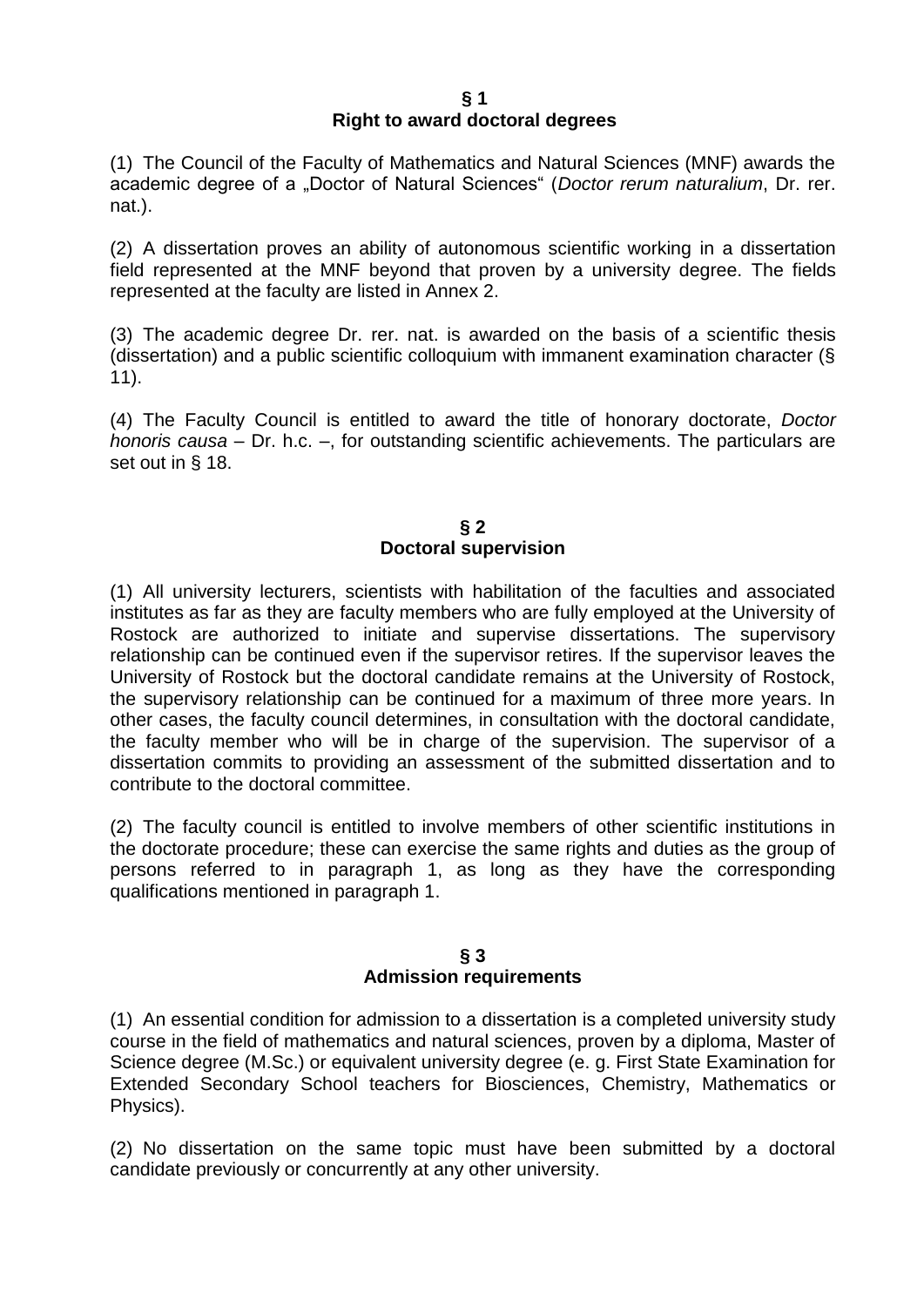(3) Particularly qualified graduates of universities of applied sciences may get an admission for dissertation by the faculty council. The application has to be supported by two university lecturers from the Faculty of Mathematics and Natural Sciences. Prior to processing the application in the faculty council, a scientific qualification for the dissertation has to be proven in a documented oral examination in the field of promotion. The oral examination must be conducted by two university lecturers appointed by the dean. Applying and examining university lecturers may be drawn from different scientific disciplines here.

(4) Studies abroad and a foreign university degree will be accepted upon request in the case that these are equivalents to a German university degree under paragraph 1. This equivalence is determined by the faculty council. Equivalency agreements approved by the Standing Conference of the Ministers of Education and Cultural Affairs and the Standing Conference of German Rectors have to be considered here. In the case that the faculty council cannot decide upon equivalency on the basis of these documents, an expert opinion shall be requested from the Central Office for Foreign Education of the Standing Conference of the Ministers of Education and Cultural Affairs. In addition, candidates who have graduated at a university outside the Federal Republic of Germany are generally expected to be able to prove that they have sufficient German language skills.

(5) It is up to the faculty council to grant an exemption from the admission requirements specified in paragraphs 1, 3 and 4 if this is requested by two professors of the institute in charge. This exemption may be made contingent to the fulfilment of requirements. The candidate must be informed of the decision in writing.

(6) The candidate has the right to find out if the aforementioned admission requirements have been met even prior to submitting the dissertation at the faculty council via the dean.

### **§ 4 Application for opening dissertation procedures**

(1) A written application for the implementation of the dissertation procedure must be submitted by the candidate to the dean when submitting the dissertation. The application must have the following enclosures:

a) three copies of the dissertation (additional copies must be provided according to § 8 (5) or § 9 (2) if the dissertation is to be distributed to more than two assessors),

- b) academic curriculum vitae,
- c) graduation certificate in accordance with  $\S 3$  (1) (certified copy),
- d) lists of publication and lectures held at conferences,

e) generally comprehensible summary of the substantial dissertation results, in writing and electronically (about 10 lines, each in English and German),

f) official certificate of good conduct,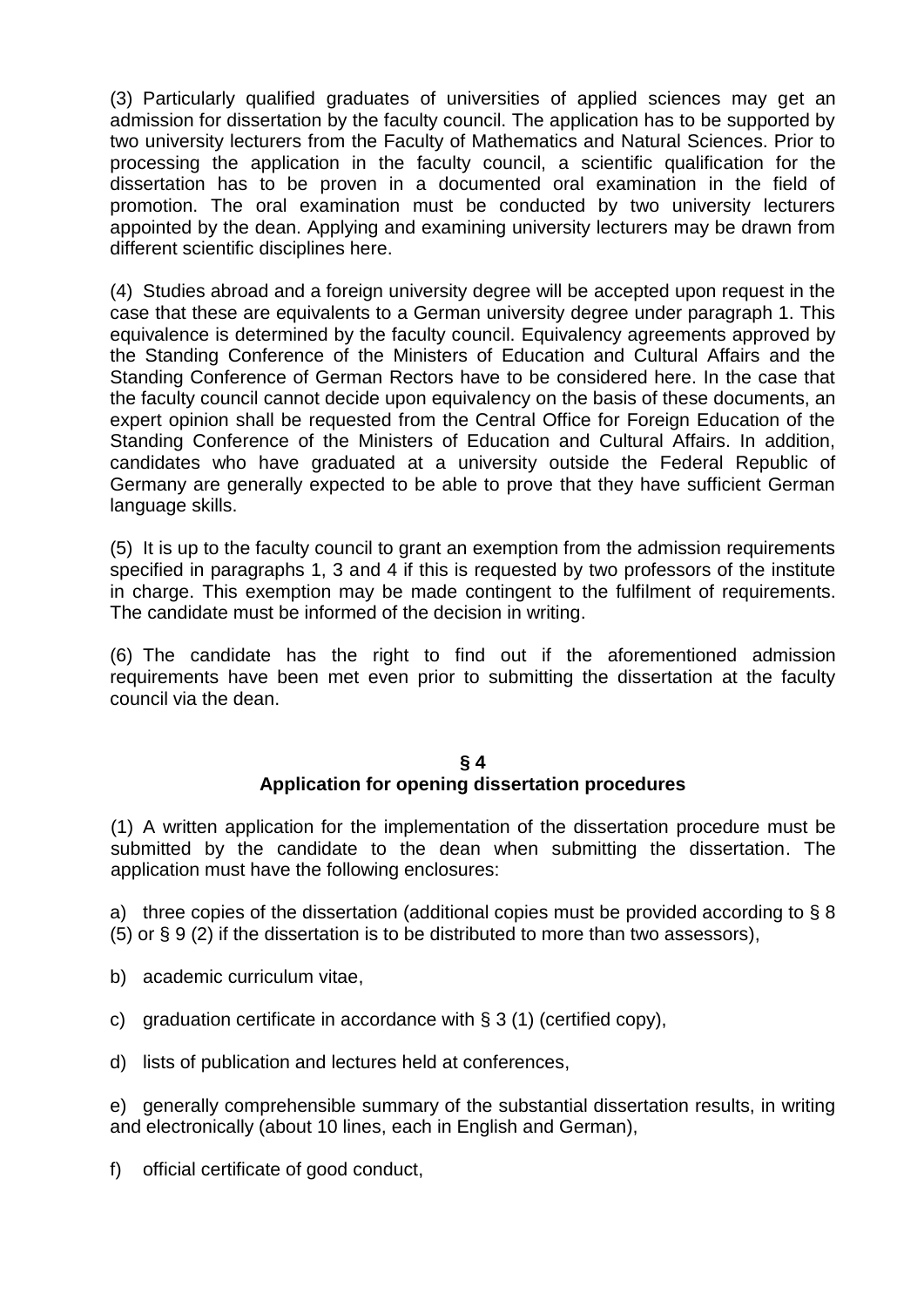g) declaration that the candidate has written the submitted dissertation autonomously and unassisted and has not used any sources and aids other than stated, with quotations from the used publications duly marked as (see Annex 1 for sample),

h) declaration that no commercial dissertation agency or advisory service was involved. A related instruction has to be confirmed by submitting a statement in accordance with Annex 1.

i) declaration on if and, if applicable, with which results a previous application for a doctorate degree was submitted at the University of Rostock or any other university,

j) written comment from the supervisor on the candidate's admission and proposal of by at least two assessors apart from the supervisors,

k) where applicable, written notice from the supervisor to the dean as set out in  $\S 8$  (5). In this case, deviating from letter i, three possible assessors must be suggested, with at least one external assessor among them.

(2) The day when all documents have been submitted in full to the doctorate office shall be regarded as date of application.

(3) The application for implementing the doctorate procedure can be withdrawn by the candidate in writing as long as the doctorate procedure has not been opened. In this case the doctoral thesis shall be deemed to have not been filed.

### **§ 5 Opening the doctorate procedure**

(1) Based on the documents submitted under §4, the dean notes if the admission requirements according to §3 have been met.

(2) In the case that provided information or submitted documents are incomplete, the dean will give notice in writing asking the candidate for completion within a specified period of four weeks. If this term lapses without any action taken, the application for implementing the doctorate procedure shall be rejected by the dean. This must be explained to the candidate when asking him/her to complete his dissertation application.

(3) In the case that conditions under §3 and §4 are met, the faculty council will decide to admit the doctoral candidate, open the procedure and determine the assessors.

(4) Opening will be refused, if

- the field of the dissertation is not represented at the faculty,
- the faculty is not able to provide professionally competent assessors
- the admission requirements for the doctorate under  $\S$  3 are not met,
- the documents required according to  $\S$  4 are incorrect or
- the candidate has applied without success to the University of Rostock or another university with a doctoral thesis on the same topic.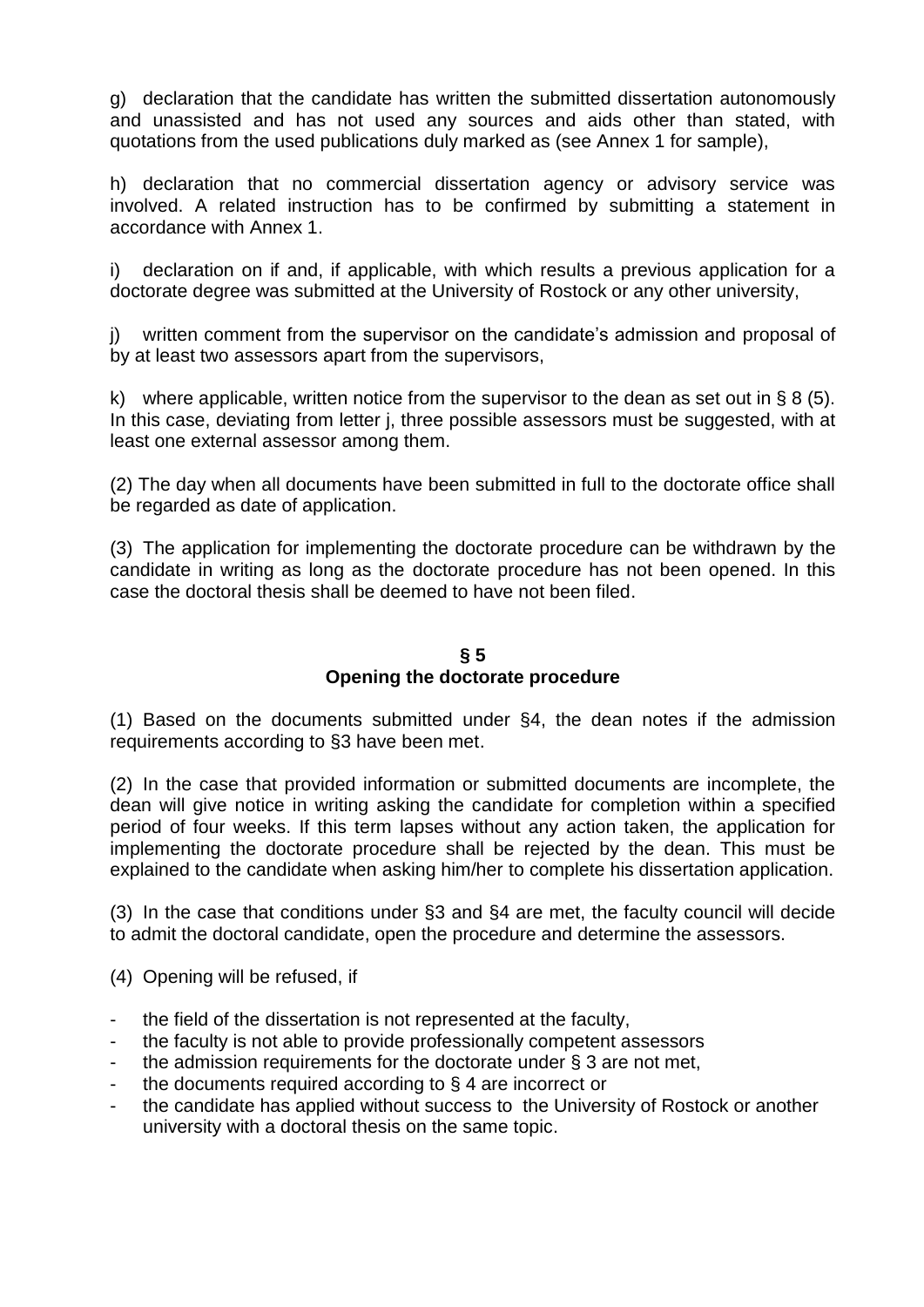(5) The decision of the faculty council must be announced to the candidate by the dean in writing without delay. In the case of refusal, the reasons must be stated. The notification shall provide information on legal redress.

#### **§ 6 Dissertation**

(1) The doctoral thesis serves as proof of the candidate's scientific qualification. It must be related to a field of dissertation represented at the faculty (see annex 2).

(2) The research results presented in the dissertation must correspond with the current status of the scientific field, indicate an increase in knowledge and consider and reflect the significant national and international literature.

(3) The dissertation shall be written in the German or English language.

(4) The dissertation shall be no longer than 100 pages. Original data and other material that would impair readibility but must be presented for documentation or as a matter of evidence can be included as an additional annex. On reasoned request to the faculty council, deviations from this limitation to 100 pages are possible.

(5) The doctoral candidate is entitled to publish results of his/her dissertation prior to its submission. Several works already published or accepted can be submitted as a cumulative dissertation in the case that they are in close temporal and practical connection and, in total, meet the requirements for a dissertation. In this case, an abstract comparable to a scientific review article must precede the publications. It must meet the following criteria:

a) The own results are to be incorporated into the current state of science. Statements have to be supported by quotations.

b) The abstract has to show clearly the connection between publications submitted as a cumulative dissertation.

c) In the case that several authors were involved in the original works, the individual contribution has to be shown explicitly.

d) The abstract of the cumulative dissertation must not exceed 20 text pages.

#### **§ 7 Doctorate commissioner and doctorate committee**

(1) For dissertations at the Institutes of Biosciences, Chemistry, Mathematics and Physics, the faculty council provides one professor as doctorate commissioner and one deputy each.

(2) The doctorate committee is appointed by the doctorate commissioner in charge according to paragraph 1. Obligatory members of the doctorate committee are the doctorate commissioner and the assessors. At least five members of the doctorate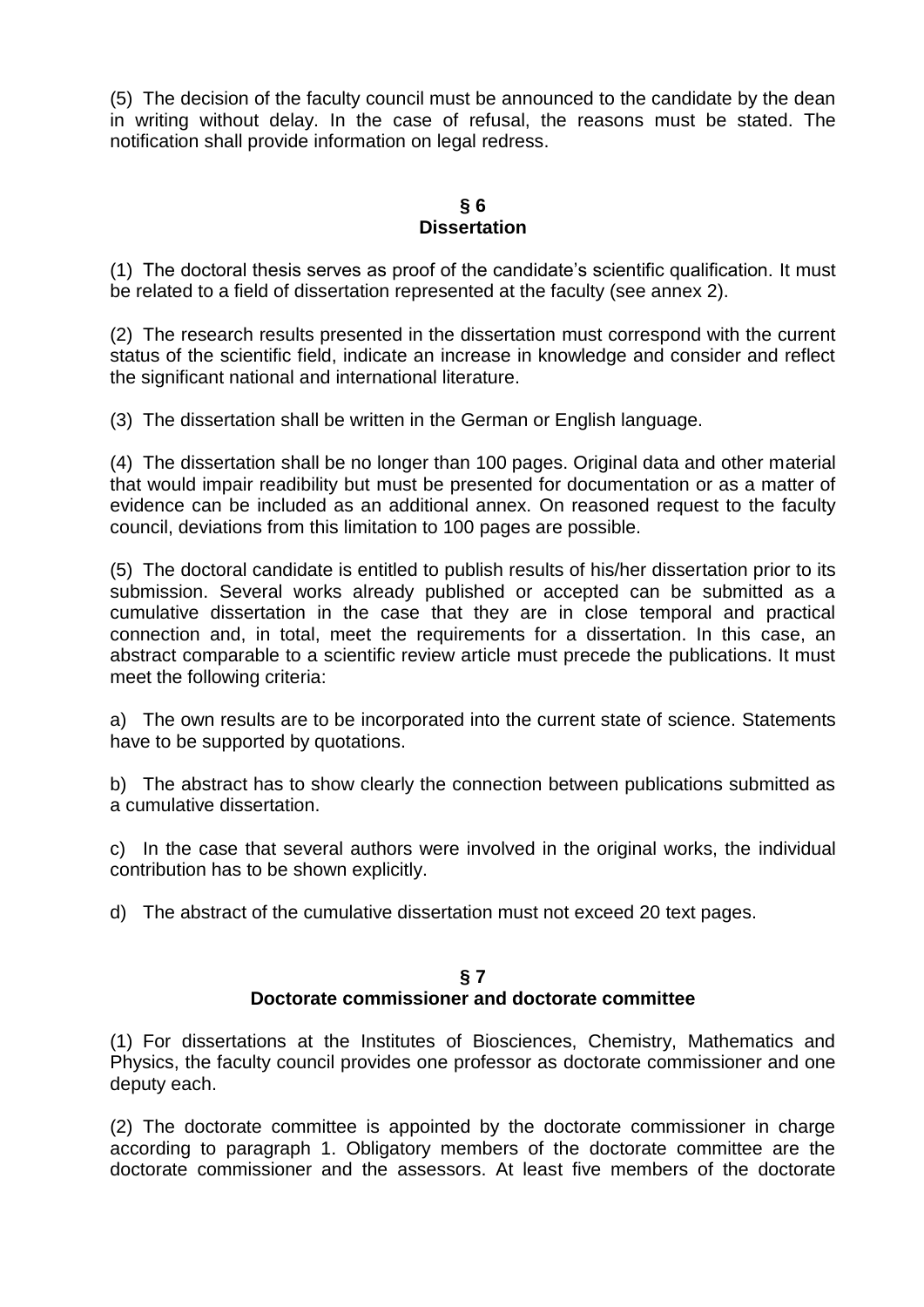commission, the supervisor among them, have to be present for the scientific colloquium.

Deviating from this, in the case of  $\S$  8 (5), at least seven members of the doctorate committee should be present at the scientific colloquium, including professors of at least three of the four scientific disciplines of biology, chemistry, mathematics and physics. All habilitated scientists and lecturers of the faculty are entitled to participate in the doctorate committee. The doctorate commissioner may appoint habilitated scientists and lecturers from institutions outside of the faculty as commission members.

(3) The doctorate commissioner presides over the scientific colloquium. He/she may delegate the chair to his/her deputy or another professor of his/her institute and this is obligatory if the doctorate commissioner has been appointed as an assessor.

(4) The work of the doctorate commission is coordinated by the doctorate commissioner of the relevant institute. He/she confirms the date of the scientific colloquium and undertakes all other tasks determined by the doctoral degree regulations on behalf of the faculty council.

### **§ 8 Assessment of the dissertation**

(1) The dissertation must be assessed by at least two assessors. One of the assessors is the supervisor of the doctoral thesis according to  $\S$  2. Only lecturers and habilitated scientists can be appointed as assessors. At least one assessor must be employed fulltime at an institute of the faculty or at an associated institute of the University of Rostock or must have worked at the faculty within the last three years. In cases of cumulative dissertations, no assessors apart from the supervisor may be co-authors in a majority of the publications. The faculty board decides on exceptions.

(2) The assessors are requested to accept or refuse the assessor assignments within ten days. The assessment shall be issued and sent within six weeks after acceptance of the commissioner assignment.

(3) The assessment has to indicate if the dissertation meets the requirements applicable for the academic degree of a *Doctor rerum naturalium* and to recommend the dissertation for acceptance or non-acceptance.

(4) The dissertation has to be evaluated by the assessor with one of the following grades:

| magna cum laude | (very good)    | Mark with graduation: 1,0; 1,3              |
|-----------------|----------------|---------------------------------------------|
| cum laude       | (qood)         | Mark with graduation: $1,7$ ; $2,0$ ; $2,3$ |
| rite            | (sufficient)   | Mark with graduation: 2,7; 3,0              |
| non sufficit    | (insufficient) | Mark: 4.0                                   |

(5) 5) If, in the opinion of the supervisor, the dissertation is outstanding and, thus, could receive a final mark of 'summa cum laude', this must be announced to the dean in writing when the procedure is opened. In this case, the faculty council defines at least two assessors in addition to the supervisor, at least one of them external. The assessors are asked to vote on whether the dissertation in hand deserves this particular honour. Further details are elaborated in§ 7 (2) and § 13 (3).

(6) The copy of the dissertation handed over to the assessor passes into his ownership.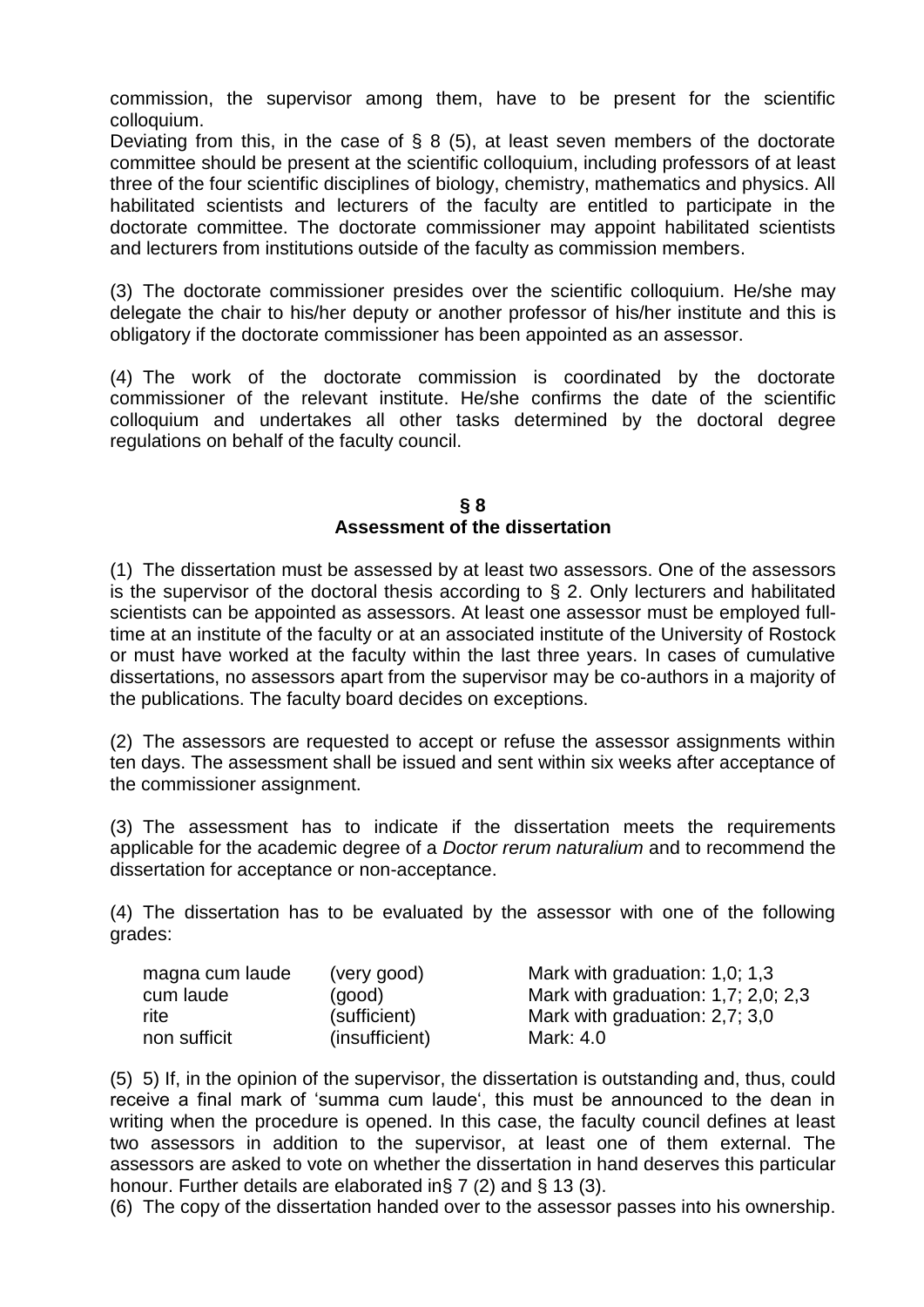#### **§ 9 Acceptance and evaluation of the dissertation**

(1) After consulting with the doctorate commissioner, the dean decides on the acceptance or non-acceptance of the dissertation on the basis of the assessments.

(2) In exceptional cases, additional assessments can be sought by the dean. This must be done in the case that one assessor has evaluated the dissertation as "non sufficit". In this case, this assessment is decisive on the acceptance of the dissertation. The candidate has to submit the required number of dissertation copies.

(3) A dissertation is considered to be not accepted if two assessors have evaluated it as "non sufficit".

(4) Requirements for amendments can be imposed for the acceptance of a dissertation if they relate to its composition and layout but not to its scientific content. These requirements are to be recorded and met before the doctorate procedure can be continued. Fulfilment is monitored by the supervisor. She/he forwards the confirmation to the dean with the improved version of the dissertation to enable him/her to continue the procedure.

(5) The decision on acceptance or non-acceptance of the dissertation and, if applicable, on requirements must be announced to the candidate by the dean in writing without delay. Afterwards, access to the assessments must be granted to the candidate as well as to the members of the doctorate committee. In the case of non-acceptance of the dissertation, the related notice has to include the reasons and information on legal redress must be enclosed.

(6) The total mark for an accepted dissertation shall be calculated as the arithmetic mean of the individual assessment marks.

### **§ 10 Non accepted dissertations**

(1) In the case that a dissertation is not accepted, the doctorate procedure shall be concluded unsuccessful.

(2) Candidates with a non-accepted dissertation may reapply once for a new doctorate procedure at least six months after the decision of non-acceptance with a significantly modified dissertation or a dissertation on a different topic.

(3) A statement regarding the previous non-acceptance must be included in the application for a new doctorate procedure.

(4) One copy of the unaccepted dissertation remains enclosed in the dissertation file

**§ 11 Scientific colloquium**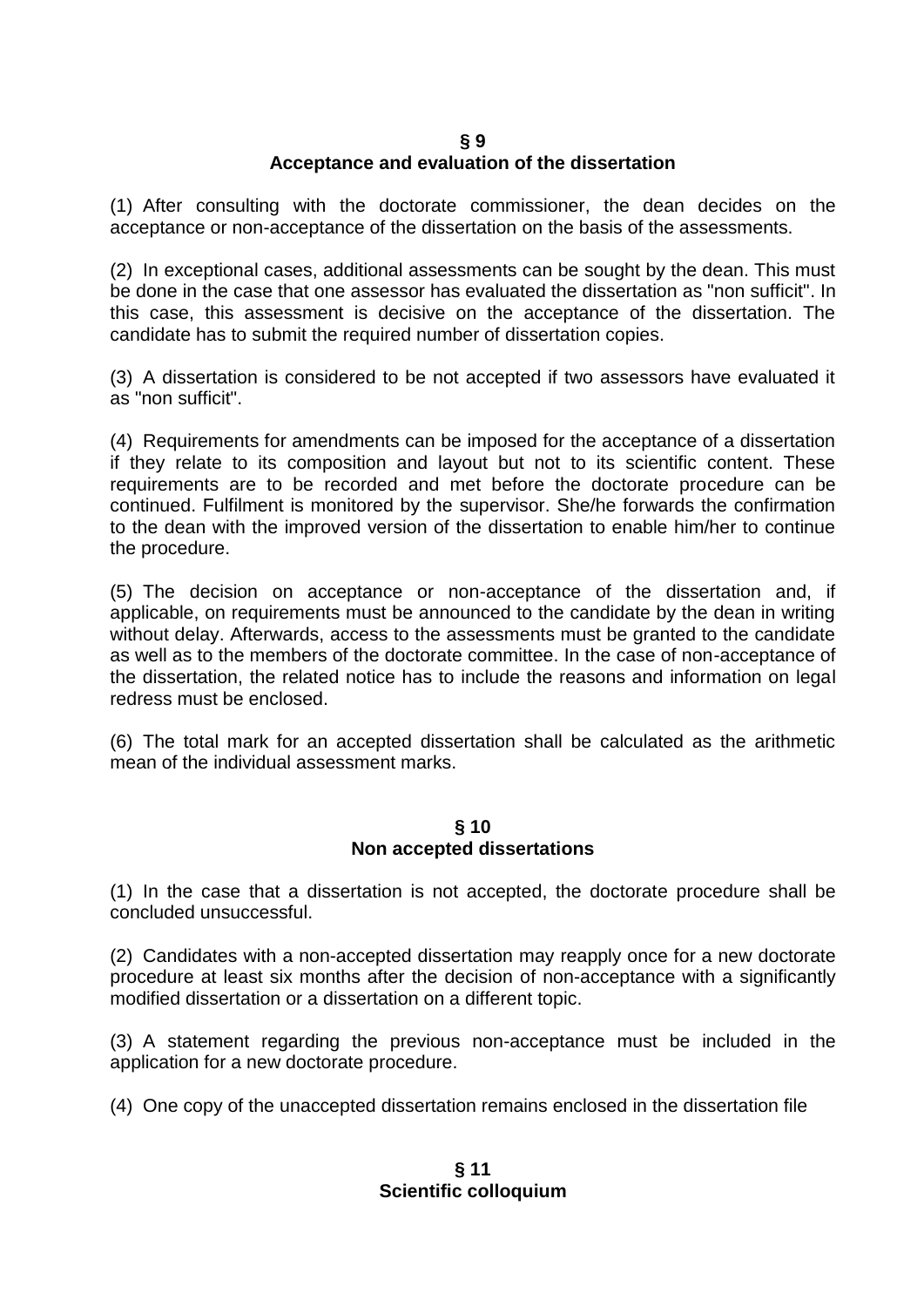(1) (1) After the dissertation has been accepted, the doctorate commissioner determines, in agreement with the candidate and the members of the doctorate committee, the date of the scientific colloquium and invites by public posting. The date must be announced to the candidate and the members of the doctorate committee at least seven days in advance.

(2) In this scientific colloquium, the candidate proves by a presentation and subsequent public defence that he/she is able to portray his field of work in a convincing way, to substantiate the scientific results of his/her dissertation theoretically and to dispute differing views adequately. The presentation shall take 30 minutes. The presentation shall present the essential results of the dissertation and respond to the questions posed by the assessments.

(3) The scientific colloquium is held in public. It is conducted in the German or English language. The colloquium takes place in the presence of the doctorate committee. The candidate will be introduced at the beginning of the colloquium. Extracts from the assessments can be read out during the colloquium. In case of doubt, the head of the doctorate committee decides on the admissibility of questions. Marks may only be announced with the prior consent of the candidate

(4) The colloquium lasts a maximum of 90 minutes and touches, based on the topic of the dissertation and the methods used for its processing, the field of dissertation and related research areas.

(5) Minutes on the content and course of the scientific colloquium have to be taken. These minutes are to be confirmed by the chair of the doctorate commission.

(6) In case the candidate does not appear at the colloquium or terminates it for reasons he/she is responsible for, the colloquium is considered to be not passed. In this case, a further proceeding according to § 12 (3) has to take place. The reason given for this withdrawal or absence has to be announced and proven to the doctorate committee in writing without delay. It is up to the doctorate committee to accept the excuse. It may ask for evidence, in particular a medical certificate. In case a ground of excuse has been constituted, a new date for the colloquium will be set according to paragraph 1.

#### **§ 12**

### **Evaluation of the scientific colloquium**

(1) After the disputation, the doctorate committee decides on the evaluation (overall mark) of the scientific colloquium in a non-public meeting.

(2) The evaluation shall be made in two sub-marks, one for the presentation and one for the disputation. The evaluation will be made by one of the grades listed in § 8 (4), the graduations stated there included. The final mark for the scientific colloquium is calculated as arithmetic mean of the two single marks.

(3) The evaluation will be announced to the candidate in camera after the end of the doctoral committee's discussion.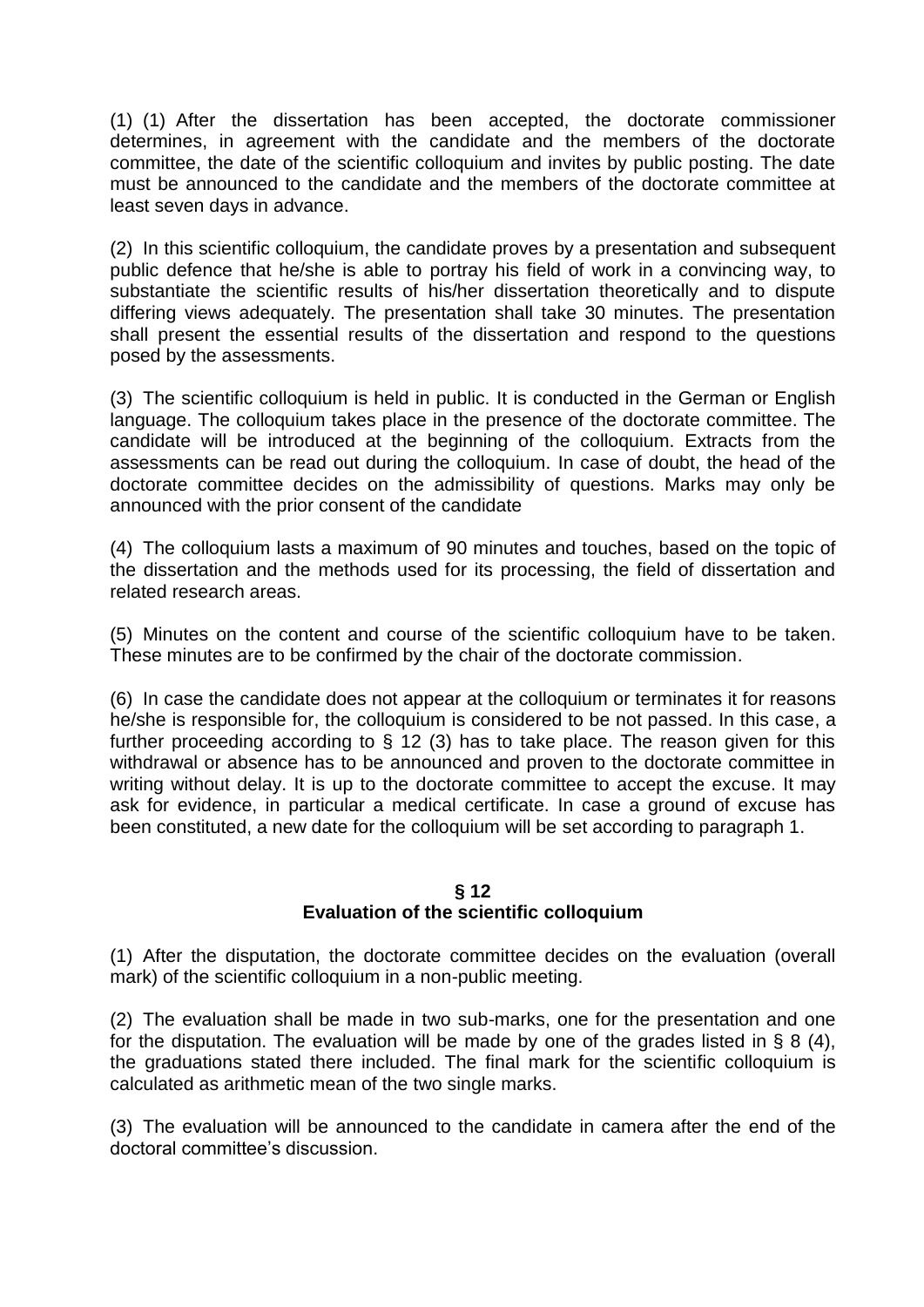(4) In case the scientific colloquium has been evaluated with mark 4.0 it shall be considered as not passed. In this case, it can be repeated, upon request of the candidate, once, within six months. In case the repeated colloquium will not be passed again, the doctorate procedure shall be considered as ended without success.

### **§ 13 Overall mark of the dissertation**

(1) After the scientific colloquium, the doctorate committee will determine the overall mark to be recommended to the faculty council. It needs to be confirmed by the faculty council. The head of the doctorate committee announces this recommended overall mark to the candidate after the colloquium. With the candidate's consent, a public announcement can be made by the doctorate committee, publicly announcing the assessment marks as well as the mark of the scientific colloquium.

(2) The proposal for the dissertation mark is calculated as the arithmetic mean of the written dissertation, weighted with factor 2, and the final mark for the scientific colloquium. One of the following marks is recommended for the overall mark for the dissertation:

| summa cum laude | (with honours) | [Average 1.0; see paragraph 3] |
|-----------------|----------------|--------------------------------|
| magna cum laude | (very good)    | [Average $1.0 - 1.5$ ]         |
| cum laude       | (qood)         | [Average $1.5 - < 2.5$ ]       |
| rite            | (sufficient)   | [Average $\ge$ 2.5]            |

(3) The doctorate committee may recommend awarding the dissertation with the mark "summa cum laude" under the following conditions:

1. all assessors of the dissertation have proposed the evaluation "magna cum laude" (1.0) and at least two assessors have proposed the dissertation to be awarded;

2. the scientific colloquium was awarded with "magna cum laude" (1.0) too;

3. the supervisor has presented a justification for the award;

4. the dissertation was elaborated within a short period of time and

5. outstanding research achievements have to be substantiated by internationally renowned publications in scientific journals.

All voting members of the doctorate committee must inspect the assessments and the dissertation file prior to the beginning of the scientific colloquium. This must be documented. The doctorate committee votes on the proposed award by secret ballot. However, the proposal for an award can only be made to the faculty council if it had been approved with one abstention maximum. The head of the doctorate committee presents the entire procedure to the faculty board who will decide on the award "summa cum laude" by secret ballot. The award shall only be granted if at least a majority of 2/3 of the present faculty council members approves the proposal.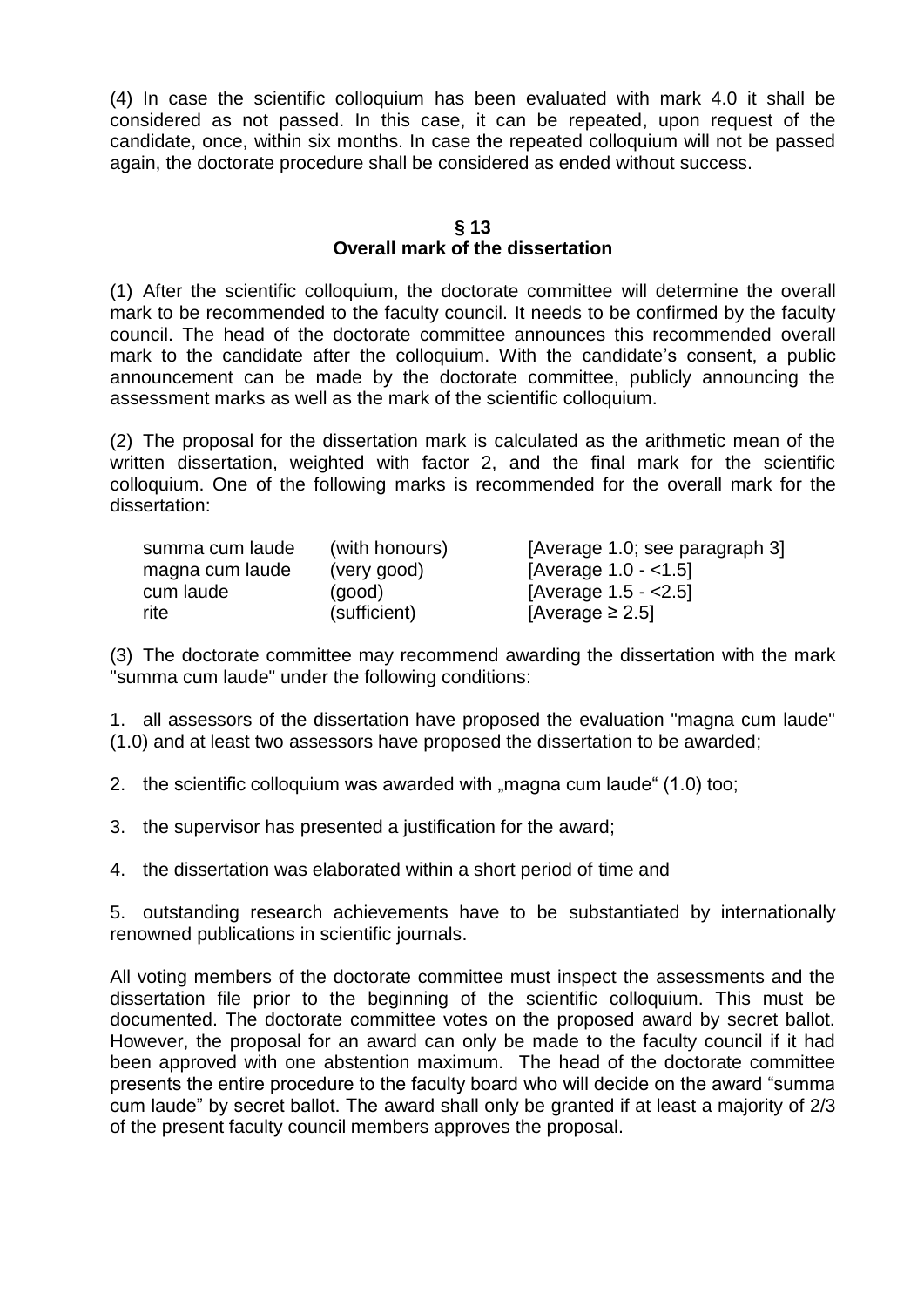### **§ 14 Publication of the dissertation**

The deposit copies regulation of the University of Rostock applies regarding the submission of deposit copies of the dissertation.

### **§ 15 Award of the doctorate degree**

(1) Based on the recommendation of the doctorate committee, the faculty council decides on awarding the title of a doctorate with mark and field of dissertation. A written notice confirming the successful completion of the doctorate procedure can be provided to the candidate by the dean, stating the dissertation mark.

(2) After the dissertation mark was confirmed by the faculty board and the specifications on publication of the dissertation according to § 14 were met, a certificate on the award of the doctoral degree will be issued in German language. The dean completes the doctoral procedure by sending or handing over the dissertation certificate. The certificate contains the title of the dissertation, the field of dissertation and the overall mark for the awarded doctorate degree. It will be signed by the dean and marked with the seal of the University of Rostock. The reception of the certificate entitles the candidate to hold the doctoral degree.

# **§ 16 Dissertation file**

A formal record has to be made about the course of the doctorate process and the results (dissertation file). It must be signed by the dean and the head of the doctorate committee. The dissertation file can be inspected by the candidate after completion of the doctorate procedure.

### **§ 17 Right of objection**

(1) Upon a doctorate committee member's written request, procedural matters have to be presented to the faculty council for decision.

(2) The candidate has the right to appeal a decision that infringes his/her rights within one month after announcement of the decision in writing or for recording at the dean.

(3) The faculty board checks if steps can be taken to remedy the objection. If this is not the case, it will present the objection to the rector for decision. The rector issues a letter of objection. Legal action against this letter of objection can be taken within one month after the claim was delivered to the court of justice in charge.

### **§ 18 Honorary doctorate**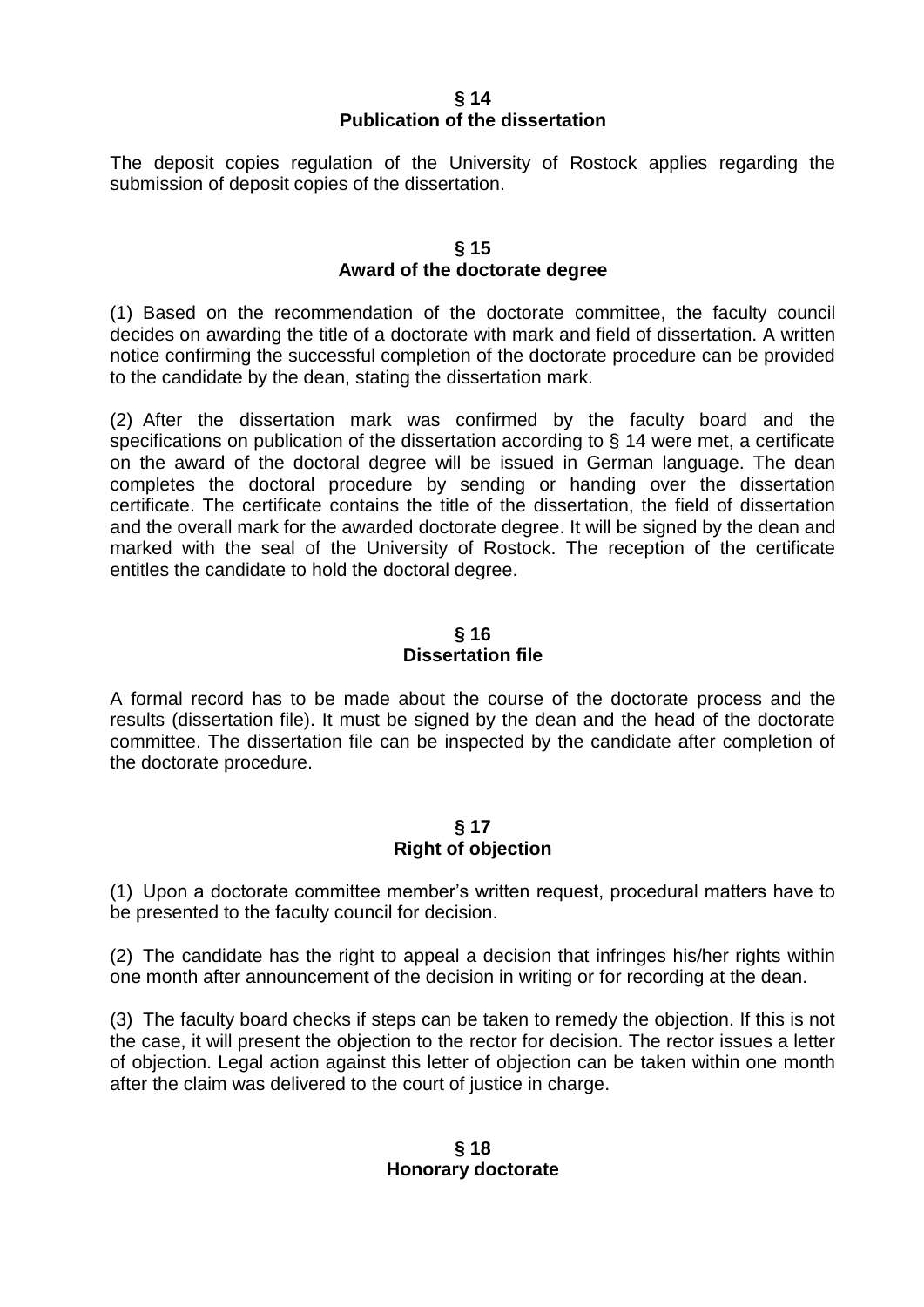(1) In recognition of outstanding scientific achievements in the field of mathematics or natural sciences, the faculty council may decide with a majority of at least three thirds of its members to award the degree of an honorary doctorate of natural sciences (*Doctor honoris causa*, Dr. h. c.). The Academic Senate of the University of Rostock shall be involved here in accordance with the basic order.

(2) The conditions for awarding this degree will be examined by the honorary doctorate committee appointed by the faculty council. It will forward its decision made on the basis of collected assessments to the faculty board.

(3) The dean performs the award of the honorary doctorate in a dignified manner in public faculty event.

#### **§ 19 Binational dissertations**

A doctorate procedure can also be prepared and implemented as binational dissertation under joint supervision with a foreign university. The details of the proceeding have to be specified by the University of Rostock and the involved foreign university in a cooperation agreement, stating mainly supervision, examination, marking and doctorate degree certificate as well as stays abroad. The agreement must be approved by the faculty council.

# **§ 20 Revoking of the doctoral degree**

(1) If it turns out that the admission for dissertation was granted on the basis of false information provided by the candidate, that he/she committed or attempted deception or it has been proven that the candidate has infringed the rules of good scientific practice, the faculty council has the right to annul these achievements, to revoke the doctoral degree and to rescind the dissertation certificate provided that it has already been handed over.

(2) The doctorate degree can also be revoked and the dissertation certificate rescinded if the candidate has been found guilty of a deliberate criminal act and used his/her doctorate degree to prepare or commit it. In any case, the revocation of the doctorate degree is handled according to the applicable statutory provisions. The related decision is made by the faculty council.

(3) The person concerned has to be given the opportunity to comment on the situation before the faculty board.

# **§ 21 Transitional provisions**

(1) The doctorate degree regulations shall apply for the first time for candidates who submitted an application for implementing the doctorate procedure according to § 4 after this regulation's entry into force. Up to and including  $30<sup>th</sup>$  September 2011, these candidates can optionally and upon request implement their doctorate procedure also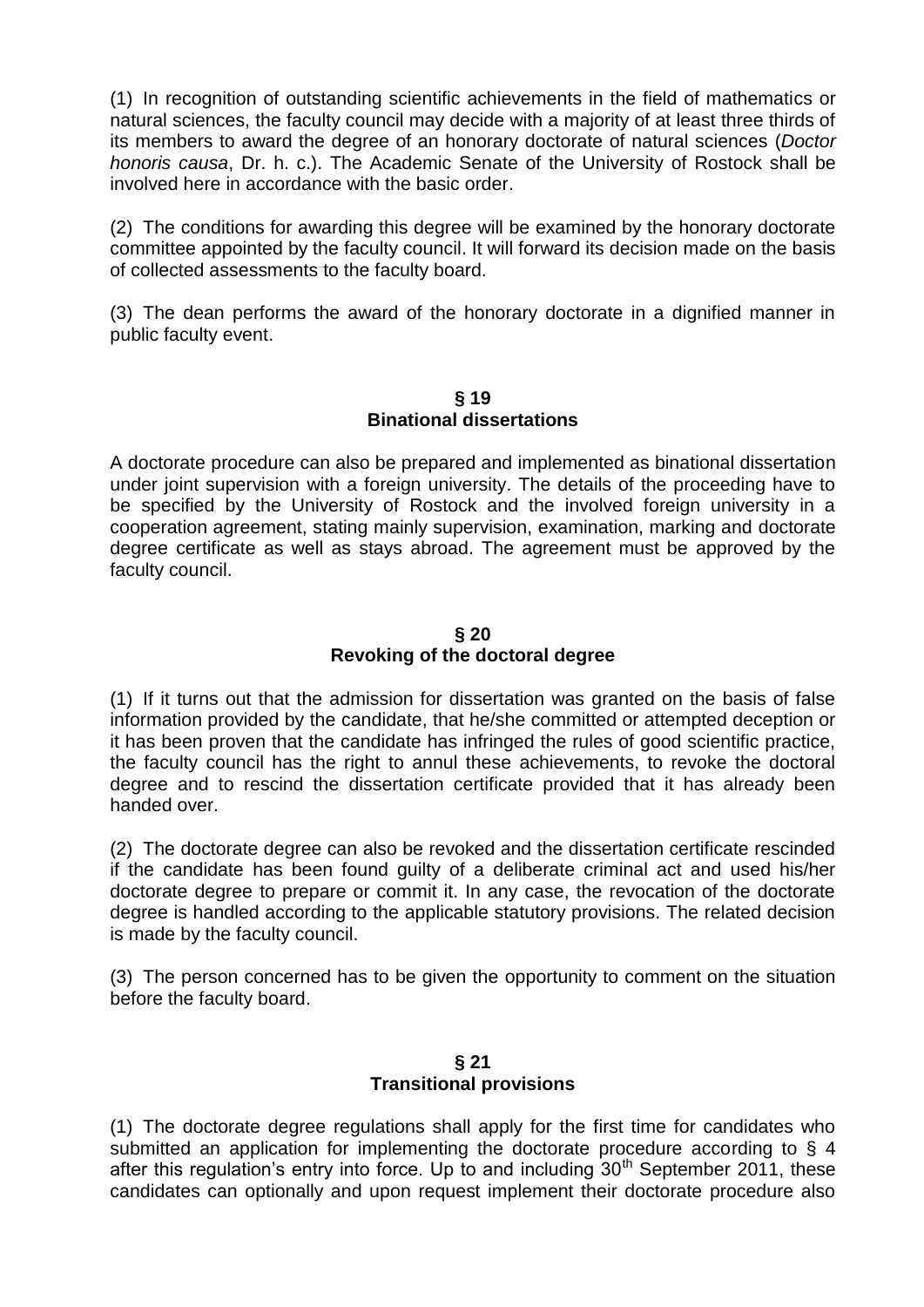according to the doctorate degree regulations of the Faculty of Mathematics and Natural Sciences of the University of Rostock dated 26<sup>th</sup> April 2005 (Bulletin BM M-V page 1025), amended by the First Statutes on Amendment of the Doctoral degree regulations dated  $29<sup>th</sup>$  June 2007 (Bulletin BM M-V page 577).

(2) All doctorate procedures started before this doctorate degree regulations entered into force shall be completed according to the doctorate degree regulations of the Faculty of Mathematics and Natural Sciences of the University of Rostock dated 26<sup>th</sup> April 2005 (Bulletin BM M-V page 1025), amended by the First Statutes on Amendment of the Doctoral degree regulations dated  $29<sup>th</sup>$  June 2007 (Bulletin BM M-V page 577).

# **§ 22 Entry into force**

The doctorate degree regulations on hand enter into force on the day following the publication in the Bulletin of the Ministry of Education, Science and Cultural Affairs of the state Mecklenburg-Vorpommern. At the same time, the doctorate degree regulations of the Faculty of Mathematics and Natural Sciences of the University of Rostock dated 26<sup>th</sup> April 2005 (Bulletin BM M-V page 1025) amended by the First Statutes on Amendment of the Doctorate degree regulations dated  $29<sup>th</sup>$  June 2007 (Bulletin BM M-V page 577) expire.

Issued on the basis of the decision of the Academic Senate of the University of Rostock dated  $7<sup>th</sup>$  July 2010 and the authorization of the rector dated 16<sup>th</sup> September 2010.

Rostock this 16<sup>th</sup> September 2010

The Rector Of the University of Rostock Prof. Dr. Wolfgang D. Schareck Bulletin BM M-V 2011 page 13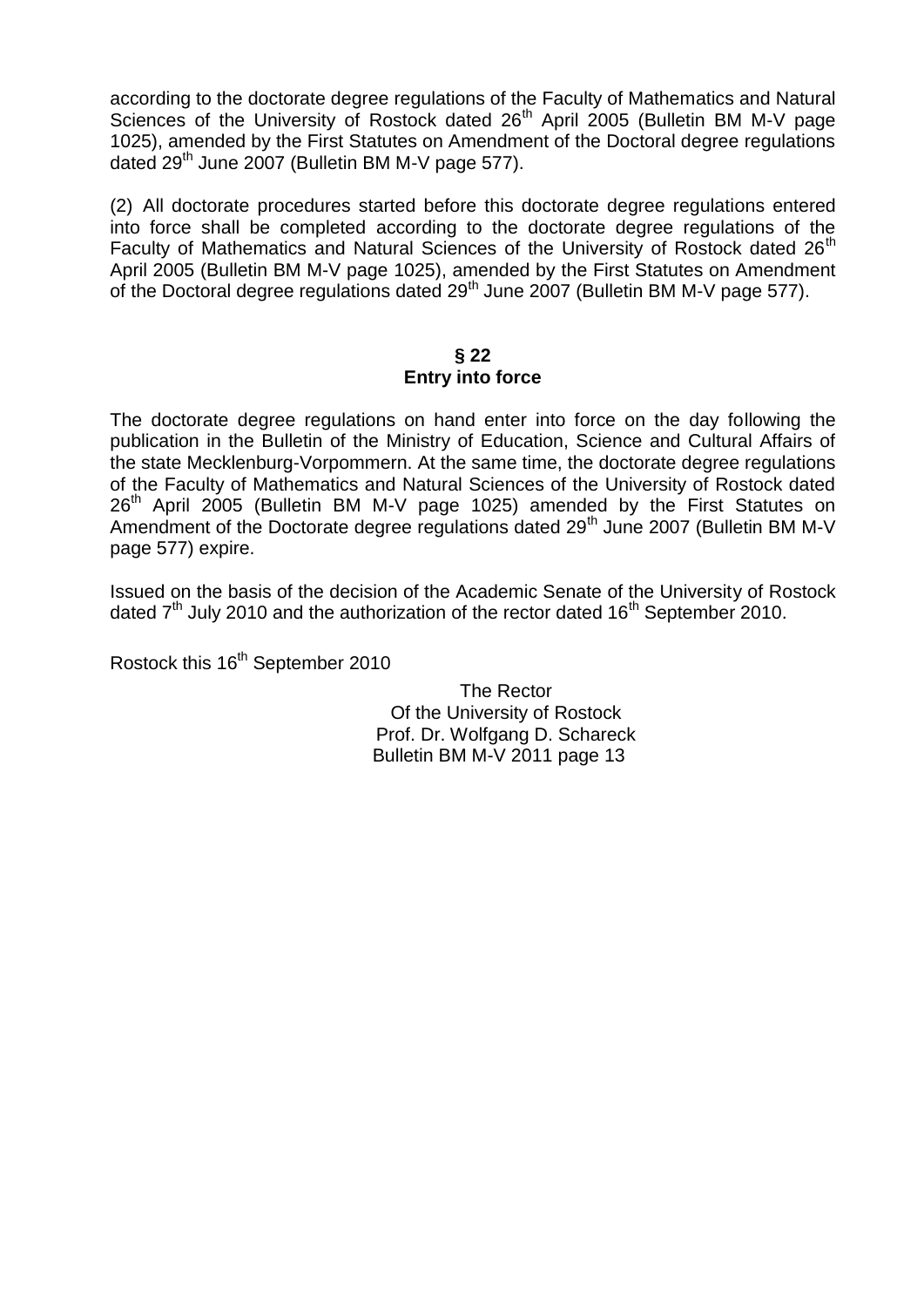**Annex 1** 

| Declaration of the doctoral candidate according to $\S$ 4 (1) letters g and h<br>Of the doctoral degree regulations<br>Of the Faculty of Mathematics and Natural Sciences<br>of the University of Rostock |                                                                                                                                                                                                                                                                                                                            |                                                                                                                                                                                                                                                                                                                                     |  |
|-----------------------------------------------------------------------------------------------------------------------------------------------------------------------------------------------------------|----------------------------------------------------------------------------------------------------------------------------------------------------------------------------------------------------------------------------------------------------------------------------------------------------------------------------|-------------------------------------------------------------------------------------------------------------------------------------------------------------------------------------------------------------------------------------------------------------------------------------------------------------------------------------|--|
| Name                                                                                                                                                                                                      |                                                                                                                                                                                                                                                                                                                            |                                                                                                                                                                                                                                                                                                                                     |  |
|                                                                                                                                                                                                           |                                                                                                                                                                                                                                                                                                                            | (Name, First name)                                                                                                                                                                                                                                                                                                                  |  |
|                                                                                                                                                                                                           |                                                                                                                                                                                                                                                                                                                            | (Street, Postal code, Place of Residence)                                                                                                                                                                                                                                                                                           |  |
|                                                                                                                                                                                                           | I intend to elaborate a dissertation on the topic                                                                                                                                                                                                                                                                          |                                                                                                                                                                                                                                                                                                                                     |  |
|                                                                                                                                                                                                           |                                                                                                                                                                                                                                                                                                                            |                                                                                                                                                                                                                                                                                                                                     |  |
|                                                                                                                                                                                                           | supervisor is Mr/Ms                                                                                                                                                                                                                                                                                                        | at the Faculty of Mathematics and Natural Sciences at the University of Rostock. My                                                                                                                                                                                                                                                 |  |
|                                                                                                                                                                                                           | I, herewith, declare the following:                                                                                                                                                                                                                                                                                        |                                                                                                                                                                                                                                                                                                                                     |  |
| 1.                                                                                                                                                                                                        | The opportunity for this PhD project was not communicated to me commercially. In<br>particular I have not engaged any organisation that for money seeks supervisors<br>for the drawing up of dissertations or that performs entirely or partially on my<br>behalf the duties incumbent upon me regarding the examinations. |                                                                                                                                                                                                                                                                                                                                     |  |
| 2.                                                                                                                                                                                                        | this appropriately.                                                                                                                                                                                                                                                                                                        | I hereby declare under oath that I have completed the work submitted here<br>independently and have composed it without outside assistance. Furthermore, I<br>have not used anything other than the resources and sources stated and where I<br>have taken sections from these works in terms of content or text, I have identified |  |
|                                                                                                                                                                                                           | this<br>(Place)                                                                                                                                                                                                                                                                                                            | (Signature)                                                                                                                                                                                                                                                                                                                         |  |